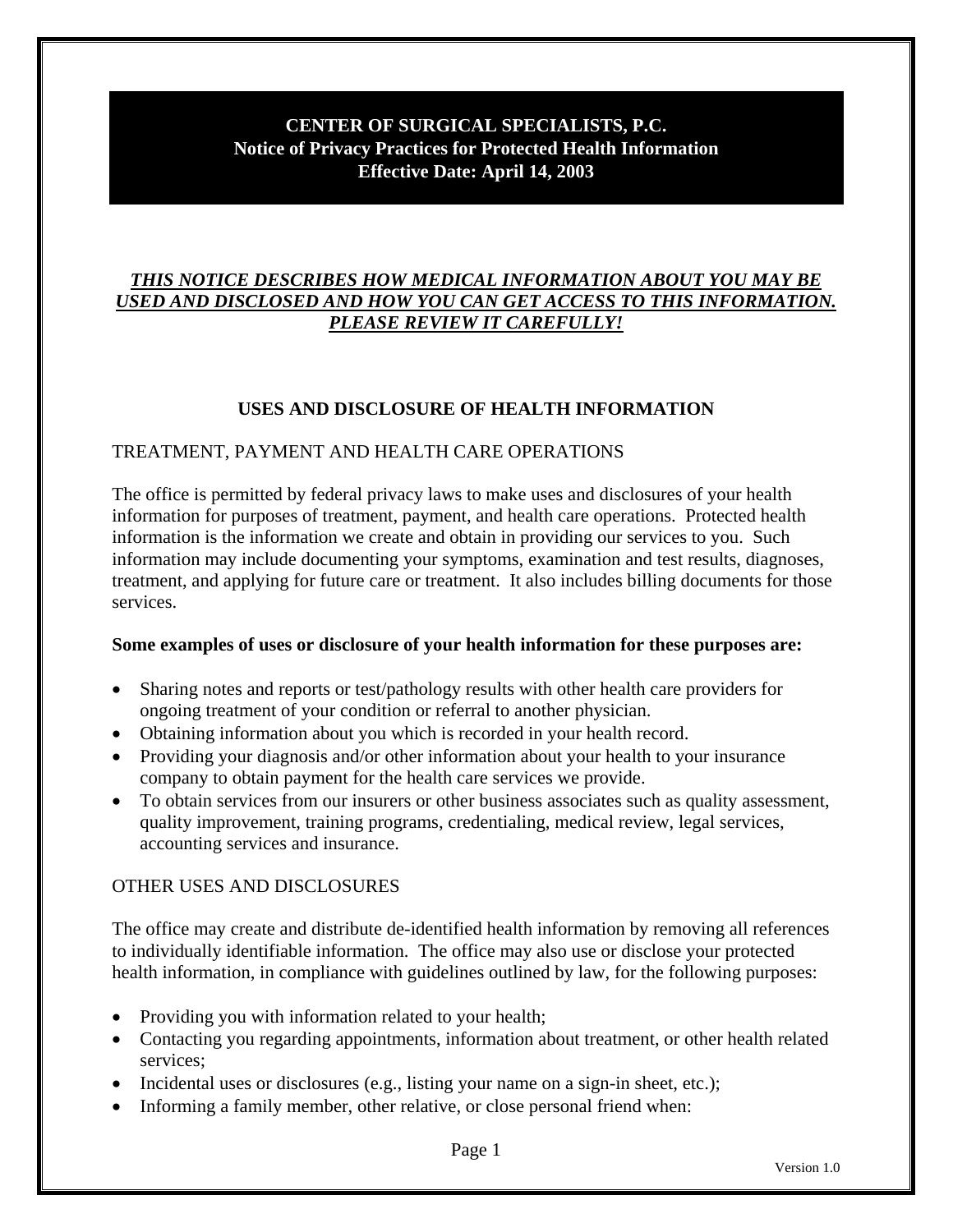- Information is relevant to the individual's involvement with your care;
- To notify of your location, general condition or death;
- To assist in your health care (e.g., pick up prescriptions or other documents, note follow up care instruction, etc.).
- Compliance with all laws, (including reports of suspected abuse, neglect or violence);
- Providing information to a coroner, medical examiner, funeral director, or organ procurement organization;
- Providing certain specified information to law enforcement or correctional institutions;
- Responding to court or administrative tribunal orders, subpoenas, discovery request or other lawful process;
- Public health activities when requested by a public health authority or the FDA;
- Responding to health oversight agencies;
- Research activities;
- When necessary to avert a serious threat to health or safety;
- Military affairs, veterans affairs, national security, intelligence, Department of State, or presidential protective service activities; or
- Providing information regarding your location, general condition or death to public or private disaster relief agencies.

**Any other uses or disclosures will be made only with your written authorization which may be revoked at any time.** 

# **YOUR HEALTH INFORMATION RIGHTS**

# **The health and billing records we maintain are the physical property of the office. The information in it, however, belongs to you. You have a right to:**

- Request restrictions on certain uses and disclosures of your health information by delivering the request to our office. However, we are not required to grant the request;
- Obtain a paper copy of the current Notice of Privacy Practices for Protected Health Information ("Notice") by making a request at our office;
- Request that you be allowed to inspect and copy your health and billing record with some limited exceptions – you may exercise this right by delivering a written request to our office. Please be advised there is a charge to inspect and copy your records. This request will be granted within thirty (30) days for on-site records and sixty (60) days for all records located outside our office. An extension of no more than thirty (30) days is allowed if we provide you with a written notice of the reason for the delay as well as the date we will complete your request;
- Appeal a denial of access to your protected health information, except in certain circumstances;
- Request that your health care record be amended to correct incomplete or incorrect information. You must submit this request in writing to our office and provide the reason(s) supporting the requested amendment. We may deny your request if you ask us to amend information that: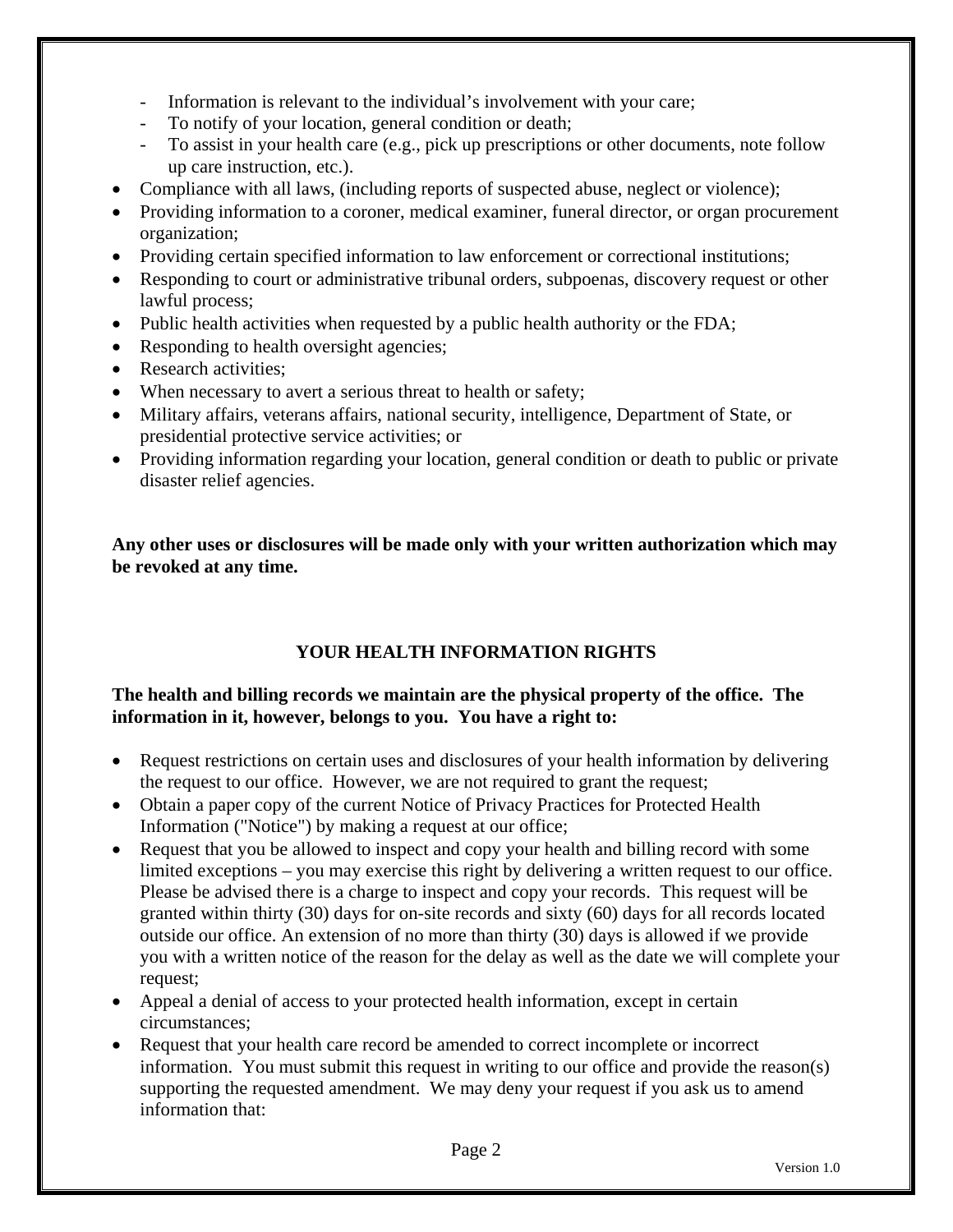- Was not created by us, unless the person or entity that created the information is no longer available to make the amendment;
- Is not part of the health information kept by or for the office;
- Is not part of the information that you would be permitted to inspect and copy; or,
- Is accurate and complete.

Demographic information (e.g.: name, address, phone number, etc.) may be changed as opposed to being formally amended.

If your request is denied, you will be informed of the reason for the denial and will have an opportunity to submit a written statement of disagreement to be maintained with your records;

- Request that communication of your health information be made by alternative means or at an alternative location by delivering the request in writing to our office;
- Obtain an accounting of disclosures of your health information as required to be maintained by law by delivering a written request to our office. An accounting will not include uses and disclosures of information for treatment, payment, or operations; disclosures or uses made to you or made at your request; uses or disclosures made pursuant to an authorization signed by you; uses or disclosures made to family members or friends relevant to that person's involvement in your care or in payment for such care; or, uses or disclosures to notify family or others responsible for your care of your location, condition, or your death.
- Revoke authorizations that you made previously to use or disclose information by delivering a written revocation to our office, except to the extent information or action has already been taken.

If you want to exercise any of the above rights, please contact Crystal Keefer, Privacy Officer, 9351 Grant St, Suite 400, Thornton, CO 80229, 303-452-0059, in person or in writing, during regular, business hours. She will inform you of the steps that need to be taken to exercise your rights.

# **OUR RESPONSIBILITIES**

# **The office is required to:**

- Maintain the privacy of your health information as required by law;
- Provide you with a notice as to our duties and privacy practices as to the information we collect and maintain about you;
- Abide by the terms of this Notice;
- Notify you if we cannot accommodate a requested restriction or request; and,
- Accommodate your reasonable requests regarding methods to communicate health information with you.

We reserve the right to amend, change, or eliminate provisions in our privacy practices and access practices and to enact new provisions regarding the protected health information we maintain. If our information practices change, we will amend our Notice. You are entitled to receive a revised copy of the Notice by calling and requesting a copy of our "Notice" or by visiting our office and picking up a copy.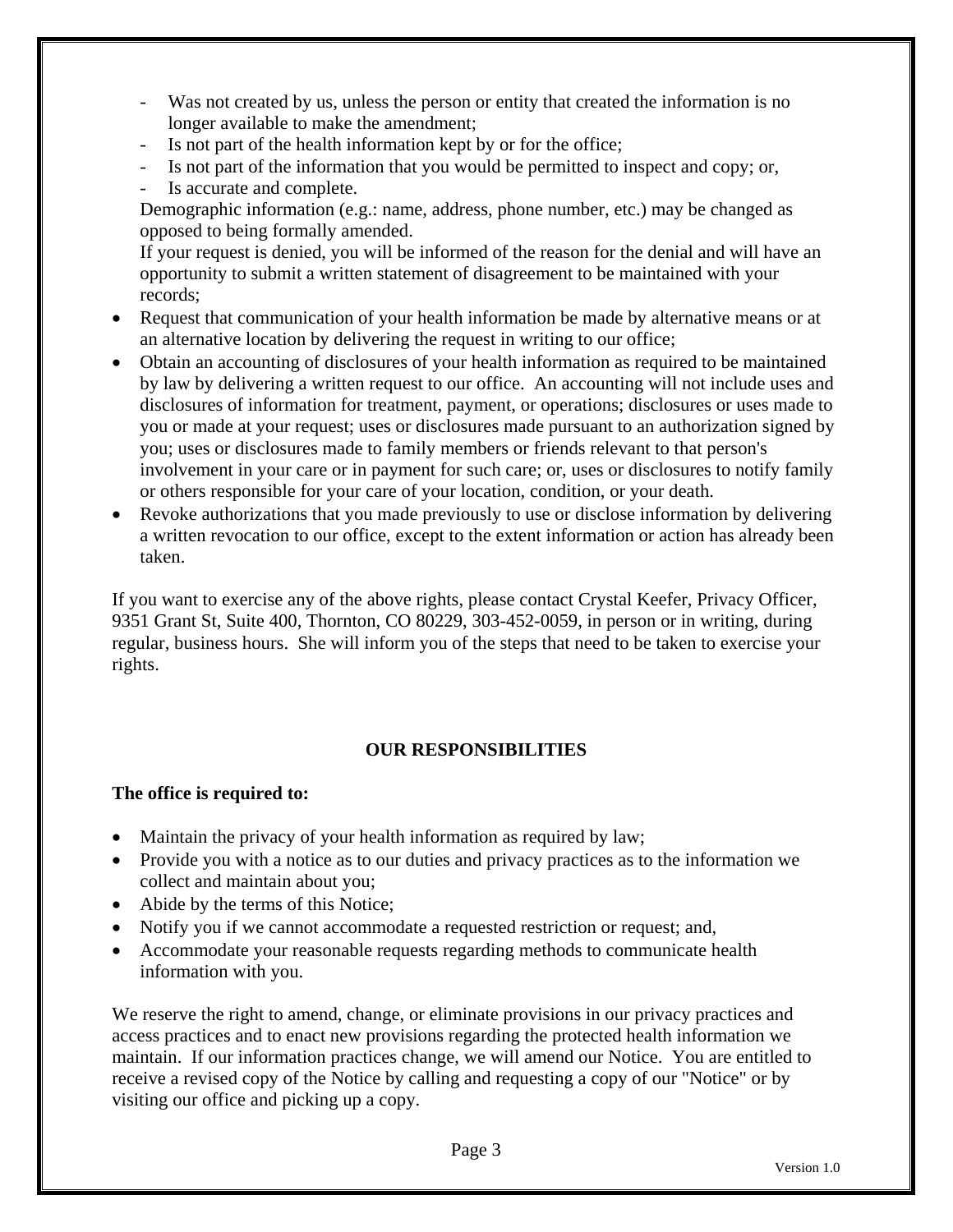# **To Request Information or File a Complaint**

If you have questions, would like additional information, or want to report a problem regarding the handling of your information, you may contact Crystal Keefer, Privacy Officer, at 303-452-0059.

Additionally, if you believe your privacy rights have been violated, you may file a written complaint at our office by delivering the written complaint to Crystal Keefer, Privacy Officer, Center of Surgical Specialists, 9351 Grant St, Suite 400, Thornton, CO 80229. You may also file a complaint to the Secretary of Health and Human Services, Office of Civil Rights, 200 Independence Ave, SW, Washington, D.C. 20201.

- We cannot, and will not, require you to waive the right to file a complaint with the Secretary of Health and Human Services (HHS) as a condition of receiving treatment from the office.
- We cannot, and will not, retaliate against you for filing a complaint with the Secretary of Health and Human Services.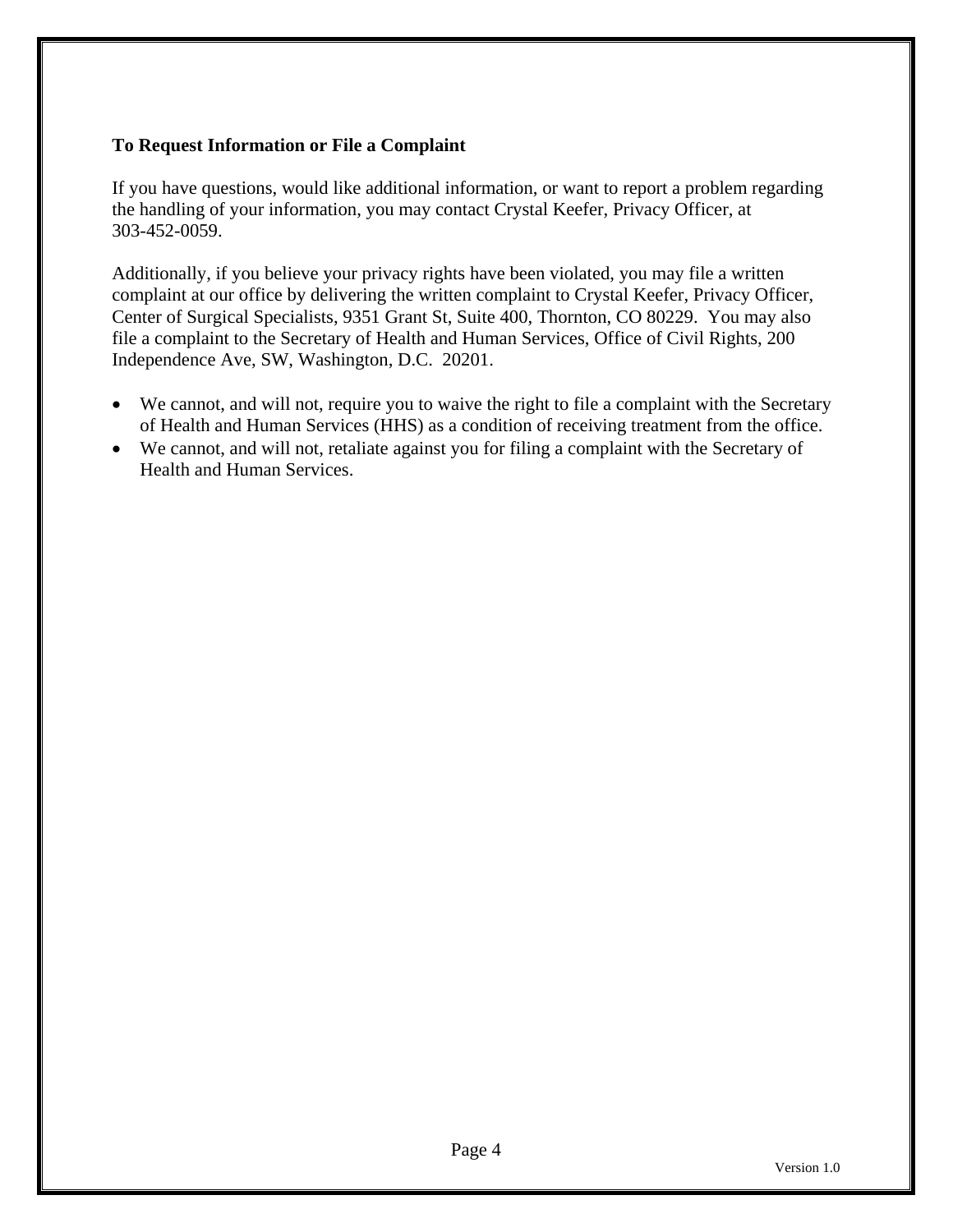

# **Name of Patient (please print)** Date of Birth

**\_\_\_\_\_\_\_\_\_\_\_\_\_\_\_\_\_\_\_\_\_\_\_\_\_\_\_\_\_\_\_\_\_\_\_\_\_\_\_\_\_\_\_\_\_ \_\_\_\_\_\_\_\_\_\_\_\_\_\_\_\_\_\_\_\_\_\_\_\_\_\_\_\_\_\_** 

# **Acknowledgment of Notice of Privacy Practices**

**I hereby acknowledge that I received Center of Surgical Specialists, P.C.'s Notice of Privacy Practices.** 

Signature of patient or patient representative Date

**\*\*\*\*\*\*\*\*\*\*\*\*\*\*\*\*\*\*\*\*\*\*\*\*\*\*\*\*\*\*\*\*\*\*\*\*\*\*\*\*\*\*\*\*\*\*\*\*\*\*\*\*\*\*\*\*\*\*\*\*\*\*\*\*\*\*\*\*\*\*\*\*\*\*\*\*\*\*** 

**\_\_\_\_\_\_\_\_\_\_\_\_\_\_\_\_\_\_\_\_\_\_\_\_\_\_\_\_\_\_\_\_\_\_\_\_\_\_\_\_\_\_\_\_\_ \_\_\_\_\_\_\_\_\_\_\_\_\_\_\_\_\_\_\_\_\_\_\_\_\_\_\_\_\_\_** 

**For office use only** 

# **Documentation of Good Faith Efforts To obtain patient's acknowledgment that they received provider's Notice of Privacy Practices**

*(For use when acknowledgment cannot be obtained from the patient.)* 

The patient presented to the office/hospital on  $\qquad$  and was provided with a copy of Covered Entity's Notice of Privacy Practices. A good faith effort was made to obtain from the patient a written acknowledgment of his/her receipt of the Notice. However, such acknowledgement was not obtained because:

 $\Box$  Patient refused to sign.

 $\square$  Patient was unable to sign or initial because:

\_\_\_\_\_\_\_\_\_\_\_\_\_\_\_\_\_\_\_\_\_\_\_\_\_\_\_\_\_\_\_\_\_\_\_\_ \_\_\_\_\_\_\_\_\_\_\_\_\_\_\_\_\_\_\_\_\_\_\_\_\_\_\_\_\_\_\_\_\_\_\_\_

\_\_\_\_\_\_\_\_\_\_\_\_\_\_\_\_\_\_\_\_\_\_\_\_\_\_\_\_\_\_\_\_\_\_\_\_ \_\_\_\_\_\_\_\_\_\_\_\_\_\_\_\_\_\_\_\_\_\_\_\_\_\_\_\_\_\_\_\_\_\_\_\_

- $\Box$  The patient had a medical emergency, and an attempt to obtain the acknowledgment will be made at the next available opportunity.
- $\Box$  Other reason (describe below):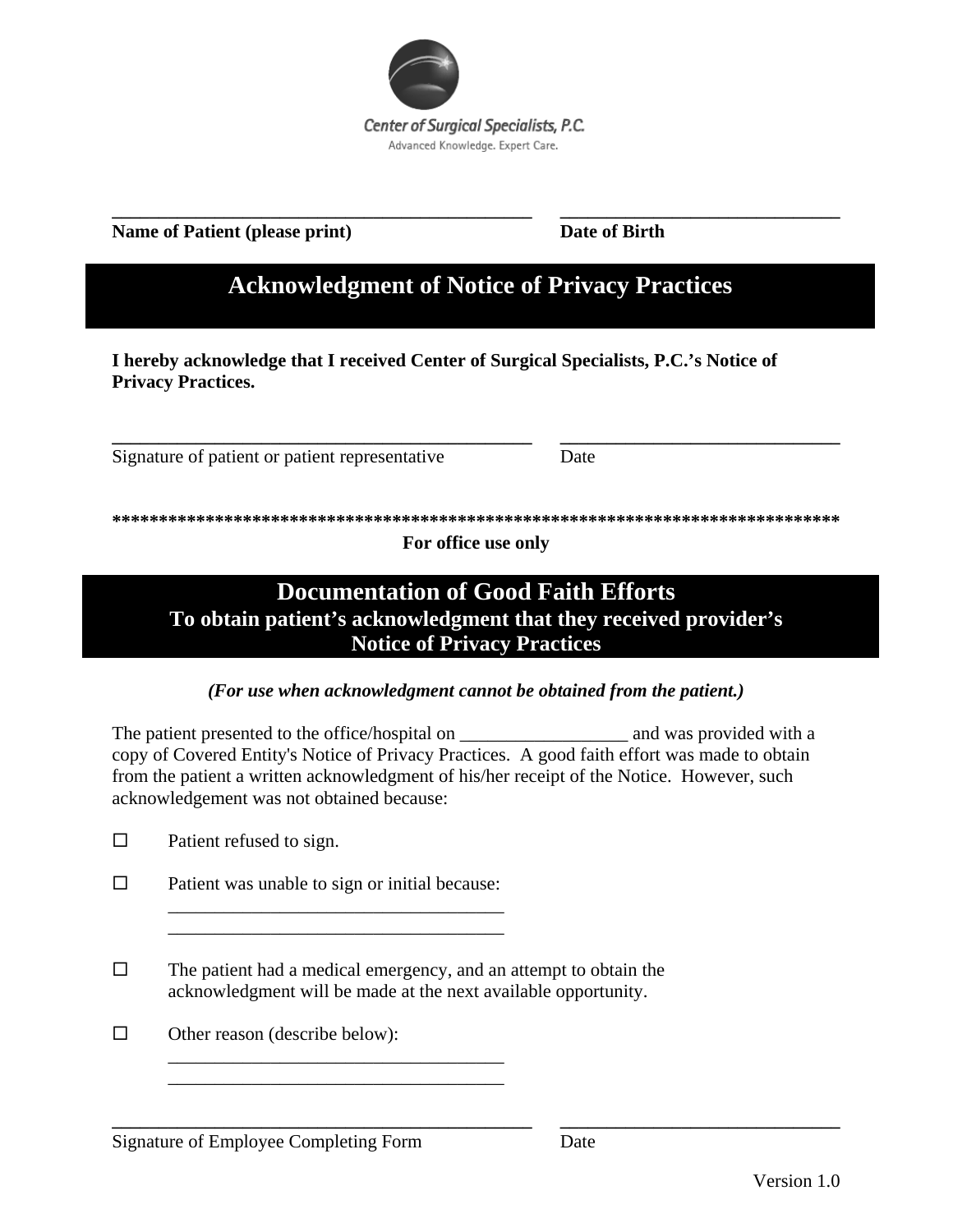

# Center of Surgical Specialists, P.C. Financial Policies and Information

**Our commitment** is to provide the very best care to our patients while recognizing the need to limit services to only those that are necessary for each patient. To meet this commitment, we recognize the need for a definite understanding and agreement concerning our patient's health care and financial arrangements for that medical care. Your clear understanding of our financial policies is important to our professional relationship. Please contact our billing office regarding any questions about our fees, financial policies, or your insurance coverage and your responsibilities.

**Professional Fees:** Our fees for medical services are comparable to other similarly trained physicians in the community and reflect the complexity of your specific needs, the physician time dedicated to your care, the specialized nature of the doctor's training and education, supplies, and support costs associated with providing and coordinating your care.

**Insurance:** It is the patient's responsibility to provide us with current insurance information. For verification, please have your current insurance card and photo ID available at every appointment. As a courtesy, we will file claims to your insurance company. Your insurance coverage is a contract between you and your insurance plan. Knowing your insurance benefits – including eligibility and covered benefits is your responsibility; please contact customer service at your insurance company for questions you may have regarding your coverage.

**Patient Balance:** All co-payments and past due balances are due at the time of check-in unless previous arrangements have been made with our billing department. We can extend interest free, short-term financing. Depending upon your balance and the services rendered, we can offer six (6) and twelve (12) month plans. Please contact our billing department to discuss this further. Payment may be made by cash, check, VISA, MasterCard or Discover.

We also provide the option of keeping your credit card on file to use for account balance after insurance processing (upon receiving explanation of benefit) which can include but are not limited to co-payment, coinsurance or deductible. You will be contacted by the billing department of any credit card transactions.

| Card<br><b>WIND</b>         | 'ord |     | Jat |
|-----------------------------|------|-----|-----|
| Card Holder<br>---<br>,,,,, |      | $-$ |     |

Failure to comply with these payment policies may result in your account being reviewed to be referred to an outside collection agency.

**Patients without Insurance:** For those patients that do not have insurance coverage, a prompt pay discount can be offered. Please contact our billing department for additional details.

**Cancellations/Rescheduling Appointments:** Once your appointment time has been reserved for you, we trust that you will be present. To assist patients with access to our physicians, our office does require 24 hour notice to cancel/reschedule appointments. If we do not receive such notice, you will be charged \$50 for any missed appointments. Cancellation fees are not covered by insurance and these charges will be your responsibility and billed directly to you.

**Medical Forms (FMLA, Work Comp, etc):** The completion of disability forms, attending physician statements and other supplemental insurance forms require additional physician and staff time. The first form will be no charge to you. A recurring fee of \$25.00 will be charged for additional forms.

**Collection Agencies**: If it becomes necessary to place your account with a third party collection agency due to your non- payment, the account of the person responsible will be turned over to collections.

**Non-Sufficient Funds:** A \$35.00 fee will be charged for each check returned by the financial institution. You may be placed on a cash or credit card payment method following any returned checks and you must pay any balance due immediately.

**Your signature on this page constitutes an agreement to this policy.** 

**Please keep in mind our doctors are general and trauma surgeons. There will be times when our doctors may be called out of the office unexpectedly. We appreciate your understanding and patience if this occurs during your appointment time.** 

**I have read and understand the financial policy of this practice, and I agree to be bound by its terms. I authorize payment directly to Center of Surgical Specialists, PC, for medical benefits.** 

**Signature of Person Responsible for Account/Patient \_\_\_\_\_\_\_\_\_\_\_\_\_\_\_\_\_\_\_\_\_\_\_\_\_\_\_\_\_\_\_\_\_\_\_\_\_\_\_\_ Date \_\_\_\_\_\_\_\_\_\_** 

**Printed Name** 

**Witness \_\_\_\_\_\_\_\_\_\_\_\_\_\_\_\_\_\_\_\_\_\_\_\_\_\_\_\_\_\_\_\_\_\_\_\_\_\_\_\_\_\_\_\_\_\_\_\_\_\_\_\_\_\_\_\_\_\_**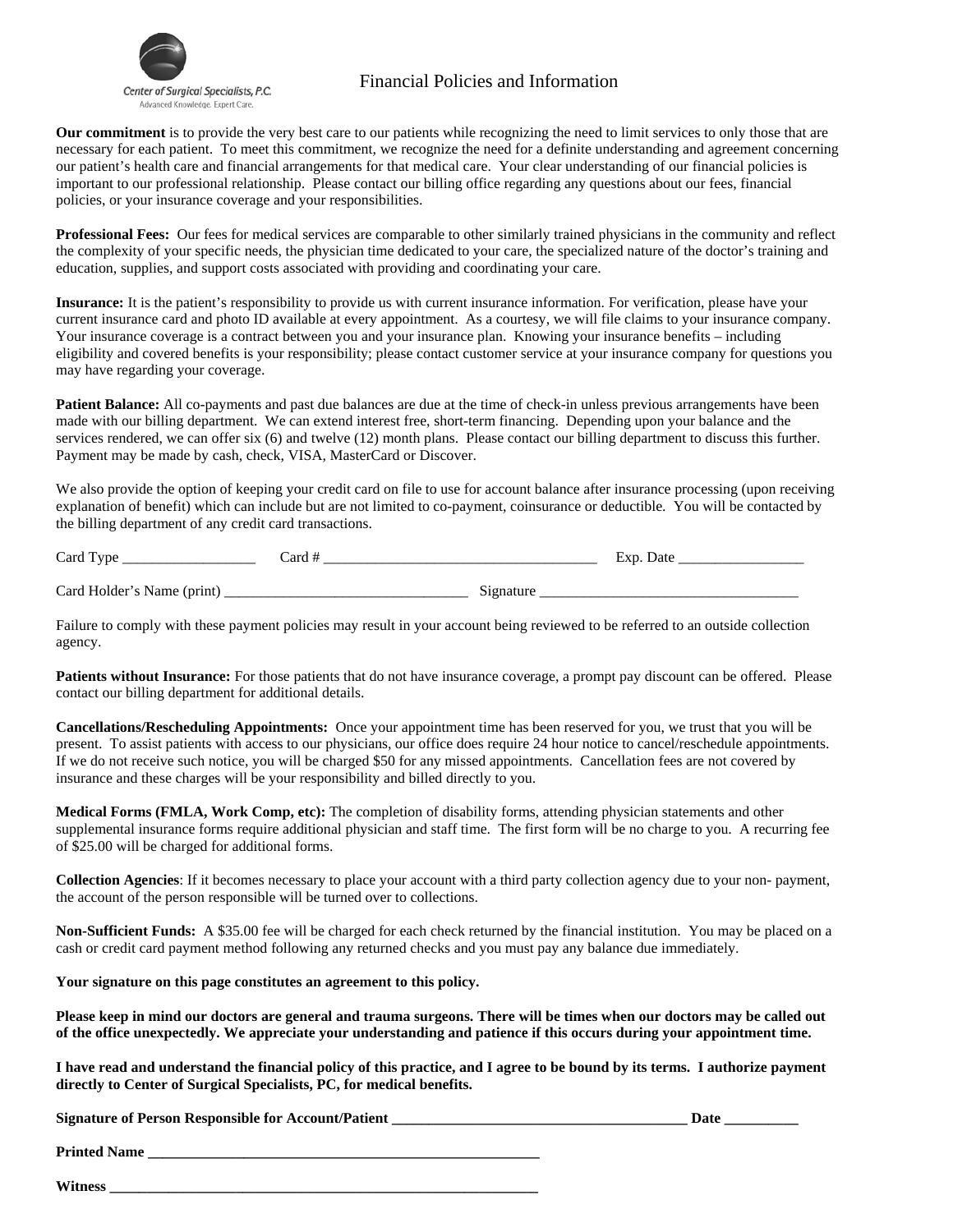

#### **Minor's Information Sheet**

| <b>Mother's Information</b>                                                                                                                                                                                                                                                                                         | <b>Father's Information</b>                                                                                                                                                                                                                                                                        |
|---------------------------------------------------------------------------------------------------------------------------------------------------------------------------------------------------------------------------------------------------------------------------------------------------------------------|----------------------------------------------------------------------------------------------------------------------------------------------------------------------------------------------------------------------------------------------------------------------------------------------------|
|                                                                                                                                                                                                                                                                                                                     |                                                                                                                                                                                                                                                                                                    |
|                                                                                                                                                                                                                                                                                                                     |                                                                                                                                                                                                                                                                                                    |
| Date of Birth: $\frac{1}{2}$ $\frac{1}{2}$ $\frac{1}{2}$ $\frac{1}{2}$ $\frac{1}{2}$ $\frac{1}{2}$ $\frac{1}{2}$ $\frac{1}{2}$ $\frac{1}{2}$ $\frac{1}{2}$ $\frac{1}{2}$ $\frac{1}{2}$ $\frac{1}{2}$ $\frac{1}{2}$ $\frac{1}{2}$ $\frac{1}{2}$ $\frac{1}{2}$ $\frac{1}{2}$ $\frac{1}{2}$ $\frac{1}{2}$ $\frac{1}{2$ | Date of Birth: $\frac{1}{2}$ / $\frac{1}{2}$ / $\frac{1}{2}$ / $\frac{1}{2}$ / $\frac{1}{2}$ / $\frac{1}{2}$ / $\frac{1}{2}$ / $\frac{1}{2}$ / $\frac{1}{2}$ / $\frac{1}{2}$ / $\frac{1}{2}$ / $\frac{1}{2}$ / $\frac{1}{2}$ / $\frac{1}{2}$ / $\frac{1}{2}$ / $\frac{1}{2}$ / $\frac{1}{2}$ / $\$ |
|                                                                                                                                                                                                                                                                                                                     |                                                                                                                                                                                                                                                                                                    |
|                                                                                                                                                                                                                                                                                                                     |                                                                                                                                                                                                                                                                                                    |
|                                                                                                                                                                                                                                                                                                                     |                                                                                                                                                                                                                                                                                                    |
|                                                                                                                                                                                                                                                                                                                     |                                                                                                                                                                                                                                                                                                    |
|                                                                                                                                                                                                                                                                                                                     |                                                                                                                                                                                                                                                                                                    |
| <b>Referring Physician</b>                                                                                                                                                                                                                                                                                          | <b>Primary Care Physician</b>                                                                                                                                                                                                                                                                      |
|                                                                                                                                                                                                                                                                                                                     |                                                                                                                                                                                                                                                                                                    |
|                                                                                                                                                                                                                                                                                                                     |                                                                                                                                                                                                                                                                                                    |
|                                                                                                                                                                                                                                                                                                                     |                                                                                                                                                                                                                                                                                                    |
| City:____________________________State:__________ Zip:__________________________                                                                                                                                                                                                                                    |                                                                                                                                                                                                                                                                                                    |
| <b>Primary Insurance</b>                                                                                                                                                                                                                                                                                            | *** In order to avoid error or delay in the processing of your insurance claim, it is essential that the following section be filled our completely<br><b>Secondary Insurance</b>                                                                                                                  |
|                                                                                                                                                                                                                                                                                                                     |                                                                                                                                                                                                                                                                                                    |
|                                                                                                                                                                                                                                                                                                                     |                                                                                                                                                                                                                                                                                                    |
|                                                                                                                                                                                                                                                                                                                     | Policy Number: the contract of the contract of the contract of the contract of the contract of the contract of the contract of the contract of the contract of the contract of the contract of the contract of the contract of                                                                     |
|                                                                                                                                                                                                                                                                                                                     |                                                                                                                                                                                                                                                                                                    |
|                                                                                                                                                                                                                                                                                                                     |                                                                                                                                                                                                                                                                                                    |
|                                                                                                                                                                                                                                                                                                                     |                                                                                                                                                                                                                                                                                                    |
|                                                                                                                                                                                                                                                                                                                     | <b>Emergency Contact Person</b>                                                                                                                                                                                                                                                                    |
|                                                                                                                                                                                                                                                                                                                     |                                                                                                                                                                                                                                                                                                    |
| Relationship: Note of the Contract of the Contract of the Contract of the Contract of the Contract of the Contract of the Contract of the Contract of the Contract of the Contract of the Contract of the Contract of the Cont                                                                                      | Work Phone: Note of the Contract of the Contract of the Contract of the Contract of the Contract of the Contract of the Contract of the Contract of the Contract of the Contract of the Contract of the Contract of the Contra                                                                     |

#### **I HEREBY ASSIGN TO THE DOCTORS WHOSE NAME APPEARS ABOVE, ALL BENEFITS FOR MEDICAL AND/OR SURGICAL EXPENSE. I UNDERSTAND THAT I AM FINANCIALLY RESPONSIBLE TO SAID DOCTORS FOR ALL CHARGES NOT COVERED BY THIS ASSIGNMENT.**

**\_\_\_\_\_\_\_\_\_\_\_\_\_\_\_\_\_\_\_\_\_\_\_\_\_\_\_\_\_\_\_\_\_\_\_\_\_\_\_\_\_\_\_\_\_\_\_\_\_\_\_\_\_\_\_\_\_\_\_\_\_\_\_\_\_\_\_\_\_\_\_\_\_\_\_\_\_\_ \_\_\_\_\_\_\_\_\_\_\_\_\_\_\_\_\_\_\_\_\_\_\_\_\_\_\_\_\_\_\_\_\_\_\_\_\_\_\_\_\_\_** 

**I AUTHORIZE THE RELEASE OF ANY MEDICAL INFORMATION NECESSARY TO PROCESS THIS CLAIM.**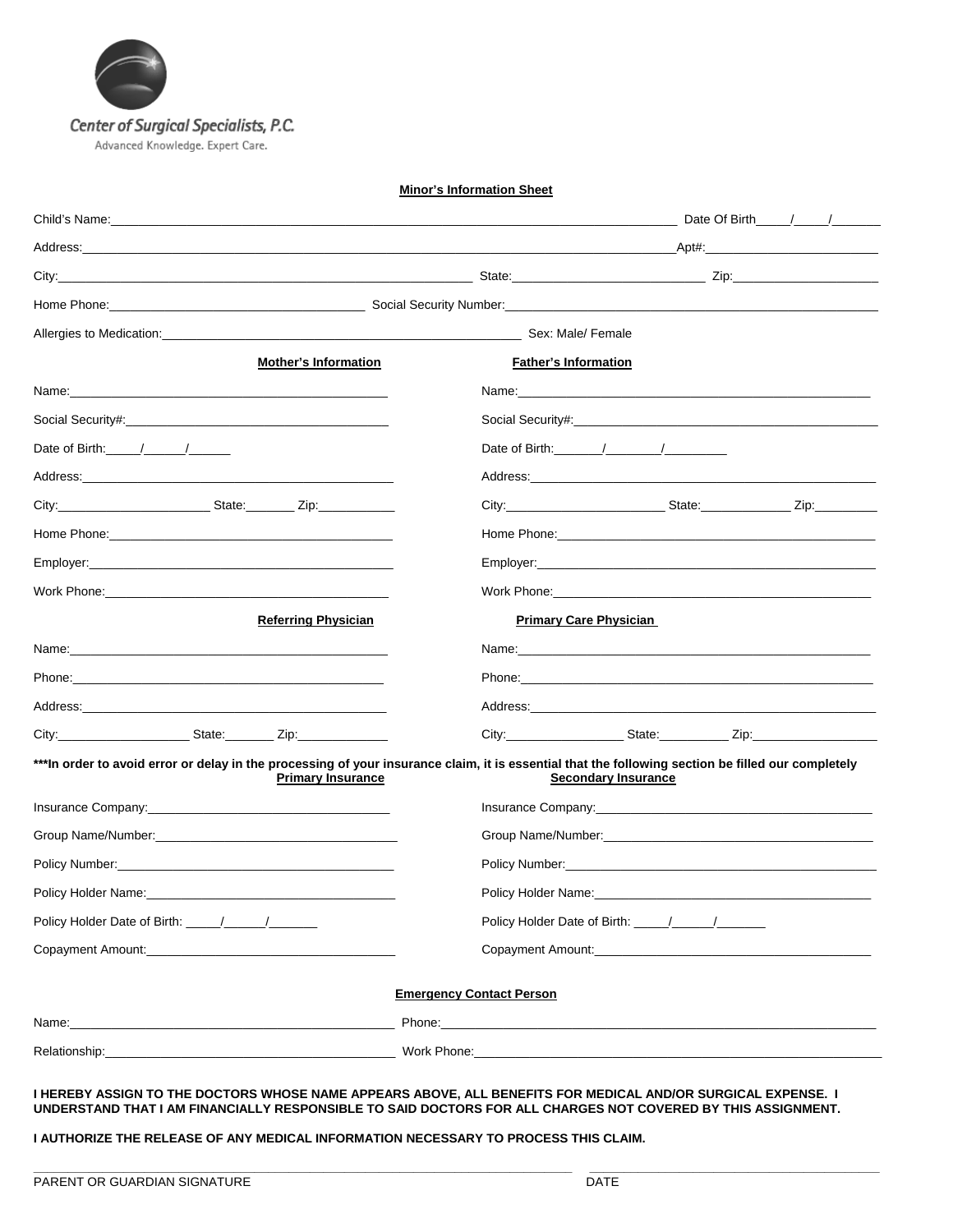|                               | Center of Surgical Specialists, P.C.<br>Advanced Knowledge. Expert Care.<br><b>Patient History Form</b> |                                                           | DATE: ________________________                                                                                      |       |
|-------------------------------|---------------------------------------------------------------------------------------------------------|-----------------------------------------------------------|---------------------------------------------------------------------------------------------------------------------|-------|
|                               |                                                                                                         |                                                           |                                                                                                                     |       |
|                               |                                                                                                         | forms. Important decisions are based on this information. | The following information is very important to your health. Please take time to fully and completely fill out these |       |
| Height: _____________________ |                                                                                                         | Weight: __________________                                |                                                                                                                     |       |
| Circle one:                   | Yes<br>No                                                                                               | If yes, please complete the following:                    | ALLERGIES: Are you allergic to any medications (including over-the-counter drugs or iodine, tape or latex)?         |       |
| Drug Allergy:                 | Reaction:                                                                                               | Other Allergy:                                            | Reaction:                                                                                                           |       |
| <b>MEDICAL PROBLEMS:</b>      |                                                                                                         | Please list all medical problems you have.                |                                                                                                                     |       |
| <b>MEDICATIONS:</b>           | aspirin, over-the-counter medications, vitamins and herbal supplements.                                 |                                                           | Please list all medications (specify dosage and frequency) you are currently taking, including                      |       |
|                               |                                                                                                         |                                                           |                                                                                                                     |       |
|                               | Please list your PAST medications.                                                                      |                                                           |                                                                                                                     |       |
| <b>OPERATIONS:</b>            | Please list all operations you have had.                                                                |                                                           |                                                                                                                     |       |
| Operation:                    |                                                                                                         | Date:<br>Operation:                                       |                                                                                                                     | Date: |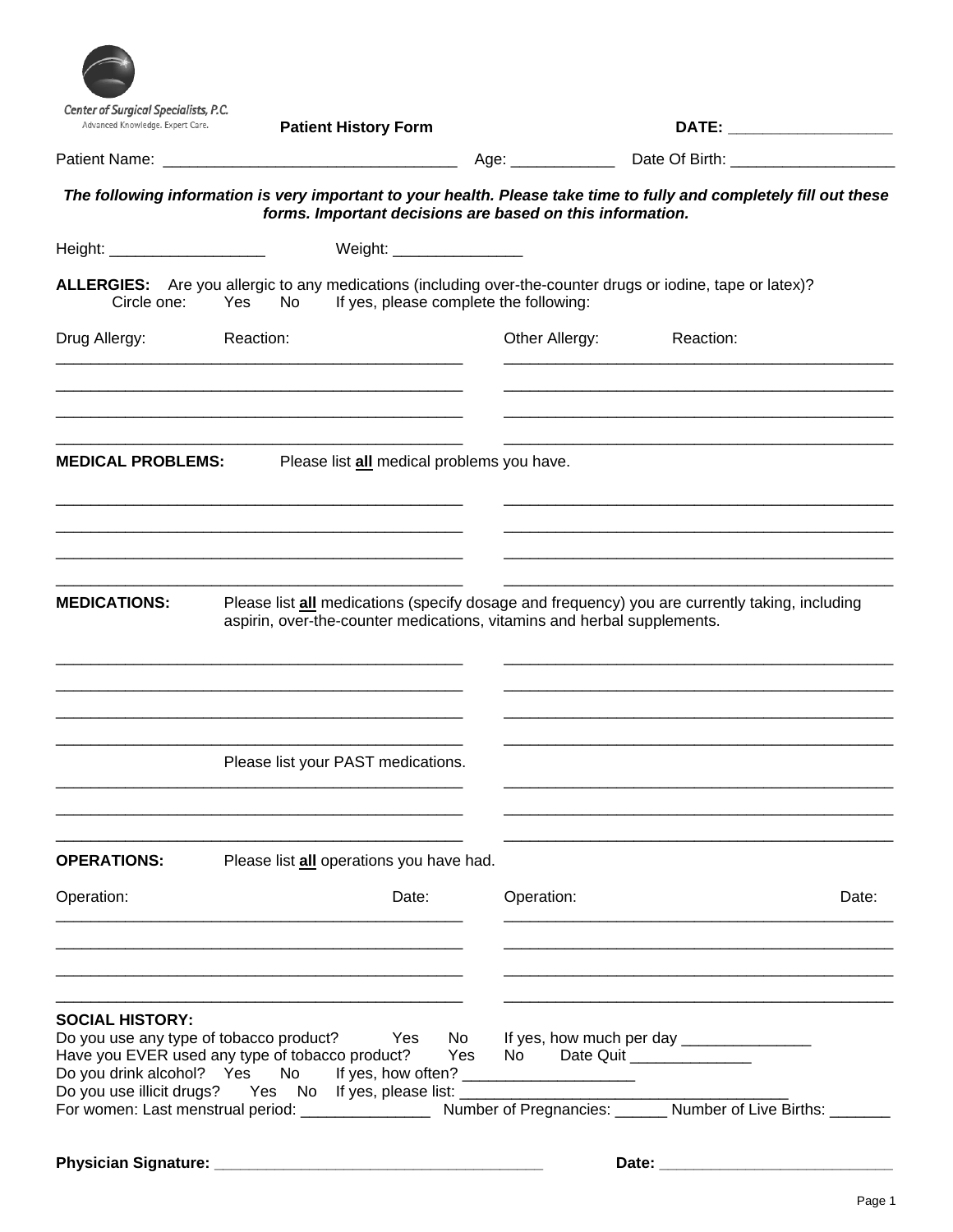

Advanced Knowledge. Expert Care.

Patient Name: \_\_\_\_\_\_\_\_\_\_\_\_\_\_\_\_\_\_\_\_\_\_\_\_\_\_\_\_\_\_\_\_ Date of Birth: \_\_\_\_\_\_\_\_\_\_\_\_\_\_\_\_ **MEDICAL HISTORY:** Have you been diagnosed with and/or are you currently having any of the following symptoms? Please check all that apply.

#### **Neurologic/HEENT:**

|                          | Have you had any neurological problems? Yes___ No___<br>Numbness/tingling | <u>Digestive</u><br>Have you |
|--------------------------|---------------------------------------------------------------------------|------------------------------|
|                          | Loss of strength                                                          |                              |
|                          | Stroke (CVA/TIA)                                                          |                              |
| $\overline{\phantom{a}}$ | Headaches-type _______________                                            |                              |
|                          | Seizures/epilepsy                                                         |                              |
|                          | <b>Multiple Sclerosis</b>                                                 |                              |
|                          | Ear problems                                                              |                              |
|                          | Eye problems                                                              |                              |
|                          | Nose/sinus problems                                                       |                              |
|                          | Throat problems                                                           |                              |
|                          |                                                                           |                              |
|                          | Musculoskeletal/Skin:                                                     |                              |
|                          | Have you had any muscle/bone problems? Yes___ No___                       |                              |
|                          | Back or neck problems/Joint pain                                          |                              |
|                          | Loss of sensation                                                         |                              |
|                          |                                                                           | Genitour                     |
|                          | Rash/skin breakdown<br>Arthritis-type ______________________              | Have you                     |
|                          | Fractures-type ______________________                                     |                              |
|                          | Osteoporosis                                                              |                              |
|                          |                                                                           |                              |
| <b>Endocrine:</b>        |                                                                           |                              |
|                          | Have you had any endocrine problems? Yes___ No___                         | Men:                         |
|                          | Tired/Sluggish                                                            |                              |
|                          | <b>Excessive thirst</b>                                                   |                              |
|                          | Diabetes                                                                  | Women:                       |
|                          | Thyroid problems                                                          |                              |
|                          |                                                                           |                              |
|                          | Respiratory:                                                              |                              |
|                          | Have you had any breathing problems? Yes___ No___                         |                              |
|                          | Wheezing                                                                  |                              |
|                          | Shortness of breath                                                       |                              |
|                          | Productive or bloody cough                                                |                              |
| $\overline{\phantom{a}}$ | Asthma                                                                    | <u>Constitut</u>             |
|                          | Emphysema/COPD                                                            |                              |
|                          |                                                                           | Have you                     |
|                          | <b>Bronchitis</b>                                                         |                              |
|                          | Pneumonia                                                                 |                              |
|                          | Sleep apnea                                                               |                              |
|                          | Pulmonary embolism                                                        |                              |
| Cardiac:                 |                                                                           | Commun                       |
|                          |                                                                           |                              |
|                          | Have you had any heart problems? Yes___ No___                             | Have you                     |
|                          | Chest pain (Angina)                                                       |                              |
|                          | Palpitations/heart racing                                                 |                              |
|                          | Congestive heart failure                                                  |                              |
|                          | <b>Heart attack</b>                                                       |                              |
|                          | High blood pressure                                                       |                              |
|                          | Pacemaker                                                                 | <b>Psycholo</b>              |
|                          | Heart valve                                                               | Have you                     |
|                          | Rheumatic fever                                                           |                              |
|                          |                                                                           |                              |
|                          | <b>Blood/Immune System:</b>                                               |                              |
|                          |                                                                           |                              |
|                          | Have you had any problems? Yes___ No___                                   |                              |
|                          | Swollen glands                                                            |                              |
|                          | Anemia<br>Circhoio                                                        |                              |
|                          |                                                                           |                              |

- \_\_\_ Cirrhosis DVT/phlebitis/blood clots
- \_\_\_ Jaundice
- \_\_\_ Lupus
- Bleeding disorders
- Scleroderma

# **P** (Stomach/Bowel):

had any digestive problems Yes\_\_\_ No\_\_\_

- Abdominal pain
- Nausea/vomiting
- **Constipation**
- **Diarrhea**
- \_\_\_ Colitis
- **Diverticulitis**
- Hiatal hernia/reflux disease
- Irritable bowel syndrome
- \_\_\_ Ulcers
- **Pancreatitis**
- Rectal Bleeding/rectal pain
- Change in bowel habits
- Hemorrhoids

#### finary/GYN:

| Have you had any problems? Yes_ |  | No |
|---------------------------------|--|----|
|                                 |  |    |

- Kidney problems/stones
- \_\_\_ Bladder infections
- Kidney failure
- \_\_\_ Hernia
	- Prostate problems
	- Loss of sexual function

- Uterine problems
- Ovarian problems
- \_\_\_ Infertility
- Bleeding between periods
- Ever taken birth control pills? When: \_
- Complications from childbirth

#### <u>tional:</u>

- had any problems? Yes\_\_\_ No\_\_\_
- Fever
- \_\_\_ Chills
- Weight Loss
- Night sweats

#### **Communicable Diseases:**

had any problems? Yes\_\_\_ No\_\_\_

- AIDS/HIV
- Hepatitis A/B/C
- Sexually transmitted disease
- \_\_\_ Tuberculosis

#### **Principal (Emotional):**

had any problems? Yes\_\_\_ No\_\_\_

- Nervousness
- Anxiety Depression
- 
- Other  $\overline{\phantom{a}}$

#### **Physician Signature: \_\_\_\_\_\_\_\_\_\_\_\_\_\_\_\_\_\_\_\_\_\_\_\_\_\_\_\_\_\_\_**

**Date: \_\_\_\_\_\_\_\_\_\_\_\_\_\_\_\_\_\_\_\_\_\_\_\_\_\_\_\_\_**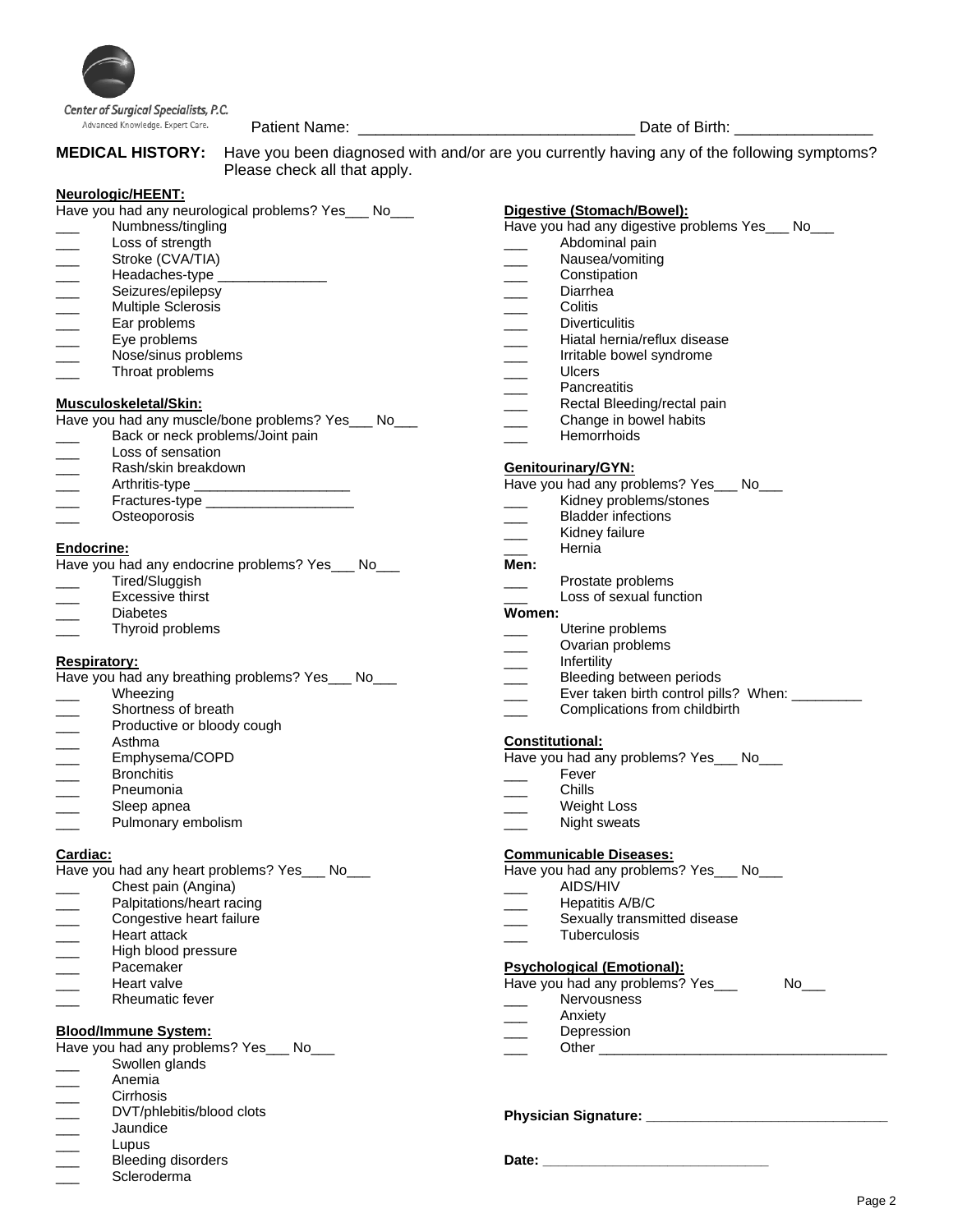

#### **Cancer:**

Have you ever been diagnosed with cancer? Yes\_\_\_ No\_\_\_

| Type of Cancer: | Treatment: |
|-----------------|------------|
|                 |            |
|                 |            |
|                 |            |
|                 |            |

 $\Box$  $\Box$  $\Box$ 

### **Other:**

Have you had any other medical problems not listed here? Yes\_\_\_ No\_\_\_ Please list below:

### **FAMILY HISTORY:**

Please check which, if any, of your blood relatives had any of the following conditions:

| <b>Condition</b>           | <b>Parent</b> | Siblings/<br><b>Children</b> | <b>Other Relatives</b><br>(Grandparents, Aunts, | <b>No Family</b><br><b>History</b> | Don't Know |
|----------------------------|---------------|------------------------------|-------------------------------------------------|------------------------------------|------------|
| <b>Diabetes</b>            |               |                              | Uncles, Cousins, etc.)                          |                                    |            |
| <b>Heart Disease</b>       |               |                              |                                                 |                                    |            |
| Hypertension               |               |                              |                                                 |                                    |            |
| Gallstones                 |               |                              |                                                 |                                    |            |
| Obesity                    |               |                              |                                                 |                                    |            |
| <b>Sleep Apnea</b>         |               |                              |                                                 |                                    |            |
| Asthma                     |               |                              |                                                 |                                    |            |
| <b>Blood clots</b>         |               |                              |                                                 |                                    |            |
| Cancer                     |               |                              |                                                 |                                    |            |
| <b>Stroke</b>              |               |                              |                                                 |                                    |            |
| <b>Kidney Disease</b>      |               |                              |                                                 |                                    |            |
| <b>Bleeding Problems</b>   |               |                              |                                                 |                                    |            |
| Gout                       |               |                              |                                                 |                                    |            |
| Allergies                  |               |                              |                                                 |                                    |            |
| Dermatitis/Eczema          |               |                              |                                                 |                                    |            |
| <b>High Cholesterol</b>    |               |                              |                                                 |                                    |            |
| Osteoporosis               |               |                              |                                                 |                                    |            |
| <b>Autoimmune Disease</b>  |               |                              |                                                 |                                    |            |
| <b>Psychiatric Illness</b> |               |                              |                                                 |                                    |            |

**Physician Signature: \_\_\_\_\_\_\_\_\_\_\_\_\_\_\_\_\_\_\_\_\_\_\_\_\_\_\_\_\_\_\_\_\_\_\_\_\_\_ Date: \_\_\_\_\_\_\_\_\_\_\_\_\_\_\_\_\_\_\_\_\_\_** 

| Date: |  |
|-------|--|
|       |  |

*\*\*\*No changes to history\*\*\**

**Physician Signature: \_\_\_\_\_\_\_\_\_\_\_\_\_\_\_\_\_\_\_\_\_\_\_\_\_\_\_\_\_\_\_\_\_\_\_\_\_\_ Date: \_\_\_\_\_\_\_\_\_\_\_\_\_\_\_\_\_\_\_\_\_\_**